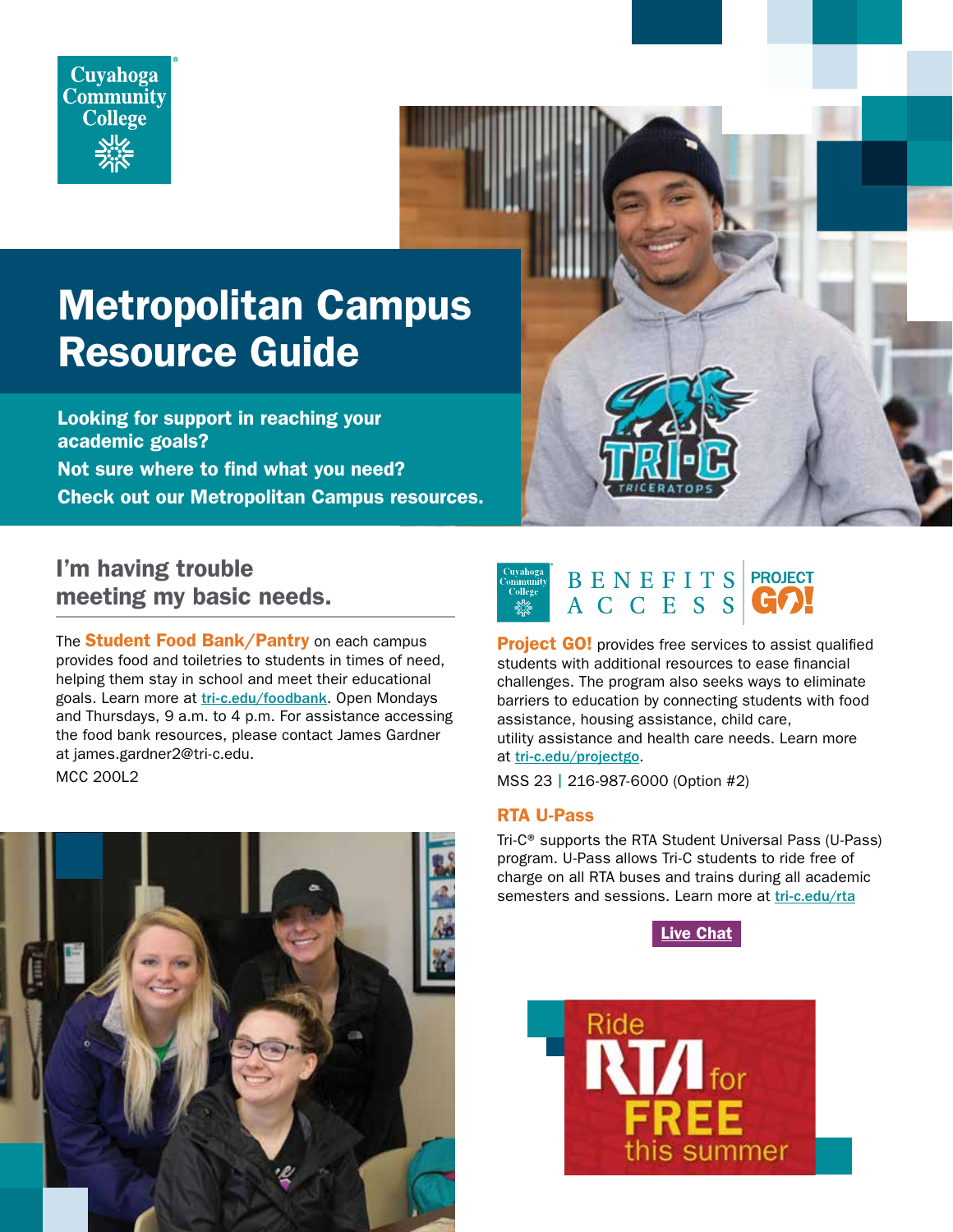### I need help with my FAFSA and getting money for college.

### Financial Aid

Tri-C maintains a Financial Aid and Scholarships office on each campus. This office is dedicated to helping students navigate financial aid options for paying for their college expenses. Students can meet with a student financial aid advisor for information and guidance on student loans, Pell Grant, FAFSA and scholarship applications, work-study and satisfactory academic progress (SAP) issues. Learn more at [tri-c.edu/financialaid](http://tri-c.edu/financialaid)

### [Financial Aid Live Chat](https://messenger.providesupport.com/messenger/085ya61byqpbg1r3w6q89gptad.htm)

MSS 23 | 216-987-6000 (Option #2)

#### **Scholarships**

There are many scholarship opportunities available to Tri-C students, including merit-based awards for students who excel in the classroom, awards to participate on Tri-C athletic teams or serve on student government, and awards for success and completion. Learn more at [tri-c.edu/scholarships](http://tri-c.edu/scholarships)

[Financial Aid Live Chat](https://messenger.providesupport.com/messenger/085ya61byqpbg1r3w6q89gptad.html) MSS G23 | 216-987-6000 (Option #2)

#### Work-Study

Earn while you learn! Student employment is an important source of financial aid for students. Tri-C's work-study program provides meaningful work experiences that result in self-confidence and self-sufficiency. Learn more at [tri-c.edu/workstudy](http://tri-c.edu/workstudy).



# I need to talk to someone. I don't feel safe.



**Cleveland Rape Crisis Center** Connect with victim assistance, counseling and specialized services. Call or text our 24/7 hotline for help at 216-619-6192 or 440-423-2020, or visit [clevelandrapecrisis.org](http://clevelandrapecrisis.org).

Visit [tri-c.edu/betterthanthat](http://tri-c.edu/betterthanthat) for more resources.



#### Suicide Prevention

Suicide is a health epidemic. According to the CDC, suicide is the second-leading cause of death among 25- to 34-year-olds and third for ages 15 to 24. Suicide prevention begins by building awareness of risk factors, warning signs and symptoms, effective communication and the many resources offered. Get more information and resources at [tri-c.edu/helpishere](http://tri-c.edu/helpishere)

### Talk 24/7

| Cuyahoga County Crisis Hotline  216-623-6888                                                                                          |                      |
|---------------------------------------------------------------------------------------------------------------------------------------|----------------------|
| Suicide Prevention Lifeline  800-273-TALK (8255)                                                                                      | Press 1 for veterans |
|                                                                                                                                       |                      |
| $T_{\alpha}$ $\downarrow$ 0 $\uparrow$ /7 $T_{\alpha}$ + $\downarrow$ Chant $\uparrow$ 1.4 $\downarrow$ 7.4 $\uparrow$ 7.4 $\uparrow$ |                      |

**Text 24/7** – Text "Start" to 741-741

Chat 24/7 – [Lifeline Crisis Chat](http://www.suicidepreventionlifeline.org/chat/)

United Way 2-1-1 provides 24/7 assistance with social service needs. Local phone and online chat assistance is available for emergency housing, family and parenting support, health care, mental health referrals, housing and utility assistance, legal assistance and more. 2-1-1 is a nationwide service that helps people discover resources, resolve problems and find lasting improvement in life. Learn more at [211oh.org](http://211oh.org)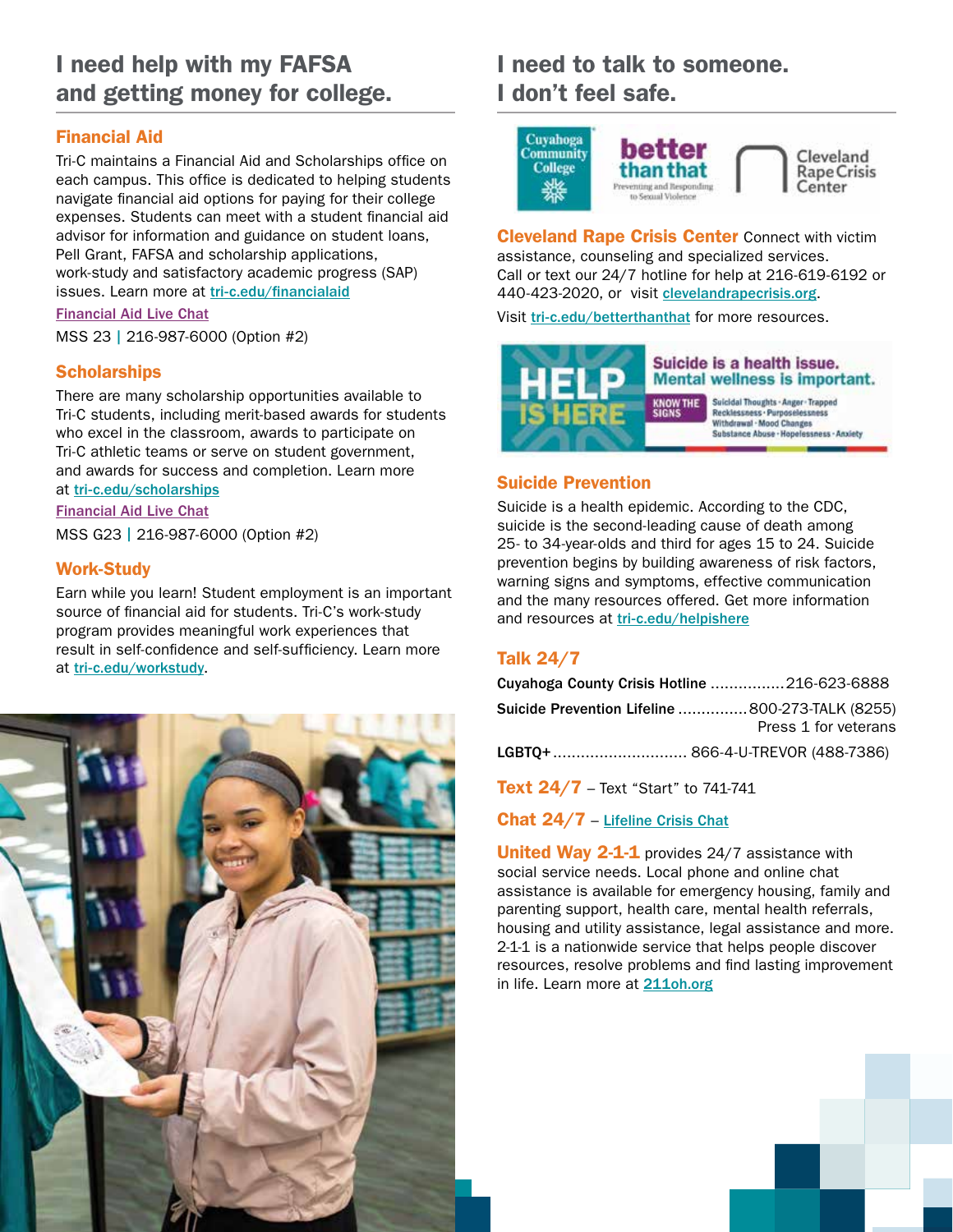

### I had an IEP or 504 plan in high school.

#### Student Accessibility Services

Students choose Tri-C because of its continued commitment to serving their needs. Student Accessibility Services supports students with disabilities (including learning disabilities, sensory limitations, psychiatric conditions, physical mobility conditions and chronic health issues) at any Tri-C campus or location, as well as students taking online courses. All matters related to a person's disability are kept confidential. For more information, visit tri-c.edu/access or contact Lisa Husamadeen at 216-987-4290 or [lisa.husamadeen@tri-c.edu](mailto:lisa.husamadeen%40tri-c.edu?subject=).

216-987-4344



### I need some extra help with my classes.

#### Course Syllabus

Don't forget to take a look at your course syllabus for your instructor's office hours and contact information. Contact your instructor when you need extra help or support.



**Online tutoring** is available 24/7 for current Tri-C students. Through Smarthinking, you can submit a question and get a timely response, interact with a tutor, schedule a personal tutoring session or submit a paper to the online writing center. Learn more at [tri-c.edu/smarthinking](http://tri-c.edu/smarthinking)

Our **student success specialists** offer one-onone assistance and support throughout your academic career at Tri-C. Visit the Success Center in MSS 209 or contact [Tyronne Hayes](mailto:tyronne.hayes%40tri-c.edu?subject=) at 216-987-4973 or [Verita Bell](mailto:Verita.Bell%40tri-c.edu?subject=) at 216-987-4008.

[Live Chat](https://messenger.providesupport.com/messenger/085ya61byqpbg1r3w6q89gptad.html)



**TRIO Student Support Services provides a** comprehensive range of academic and other support services that help eligible participants enhance their academic skills to increase their retention, progress on the path toward graduation, or transfer to a four-year institution. Learn more at [tri-c.edu/sssmetro](http://tri-c.edu/sssmetro )  216-987-4625

### I want to make sure I am not plagiarizing and have cited sources correctly.

**Tutoring services** are free to Tri-C students for the courses in which they are currently enrolled. Spring 2021 tutoring will take place virtually. A variety of options, including drop-ins and appointments, are available at each campus. View the most up-to-date tutoring schedule at [tri-c.edu/tutoring](http://tri-c.edu/tutoring).

216-987-4253

**Writing Center** consultants can help writers in any subject, during any phase of the writing process, on any subject, from brainstorming to final copy. They assist in document preparation, citation style, research and other technical aspects of writing. They can help with creative writing, personal writing, technical communication and college entrance essays. Learn more at [tri-c.edu/writingcenter](http://tri-c.edu/writingcenter)

216-987-4984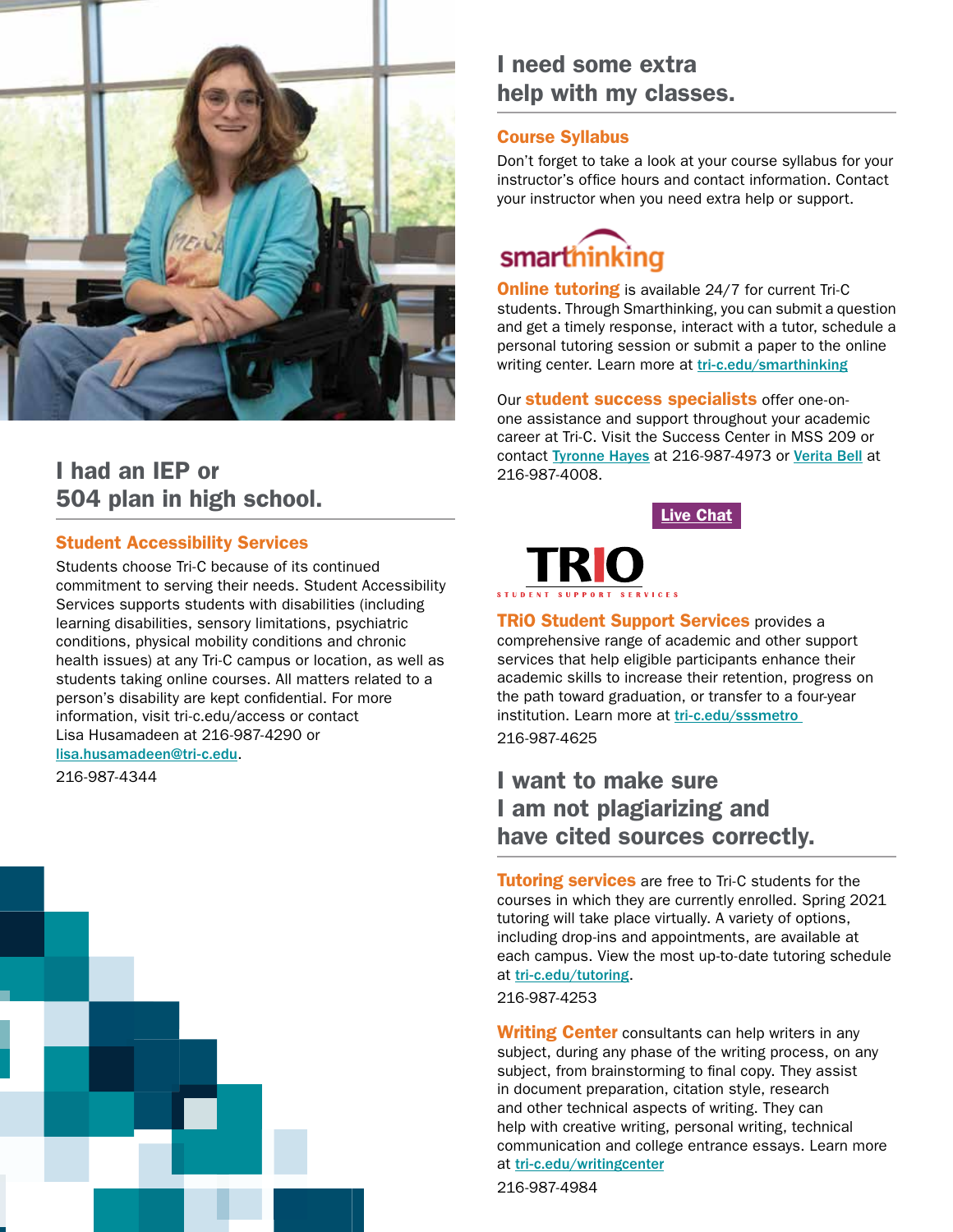### I need a place to study, do research and type papers.





The Learning Commons is an innovative academic support environment at Tri-C. The library and Technology Learning Center (TLC) are located on the third floor of the Student Services building. The Tri-C library provides students, faculty, staff and community members access to a wealth of information resources including books, journals (print and electronic), media and more. The Technology Learning Center provides access to computers with high-speed internet and various software applications. Learn more at [tri-c.edu/learningcommons](http://tri-c.edu/learningcommons)

MTLC 256 | 216-987-4295



[Live Chat](https://messenger.providesupport.com/messenger/085ya61byqpbg1r3w6q89gptad.html)

### I need help deciding which courses to register for.

**Academic counseling** is one of the most important services you will receive in college. Work together with your counselor to achieve your educational goals. Learn more at [tri-c.edu/counseling](http://tri-c.edu/counseling)

MLA 102 | 216-987-6000 (Option #4, specify campus) Call for an appointment, or [schedule online](mailto:https://esars.tri-c.edu/esars/counseling.htm?subject=).



# I plan to transfer to a four-year school after I earn my degree at Tri-C.



Whether you're transferring credits directly from another college or returning to school after an absence or following military service, we can help. Learn more at [tri-c.edu/transfer](http://tri-c.edu/transfer) or contact [Kim Liddell](mailto:kimberly.liddell%40tri-c.edu?subject=) at 216-987-4131 or [Melissa Swafford](mailto:melissa.swafford%40tri-c.edu?subject=) at 216-987-3195.

MSS G15 | 216-987-3841





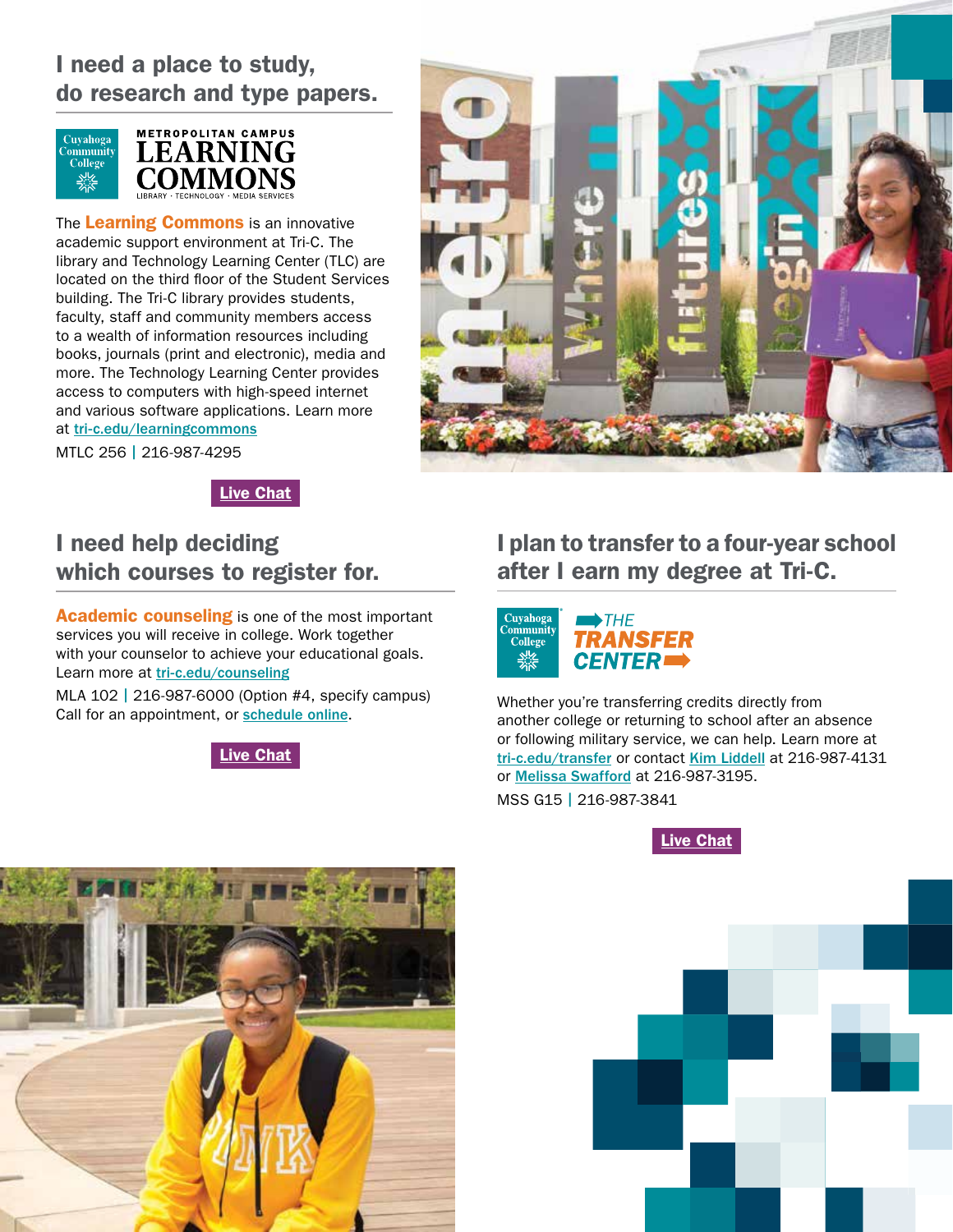### I want to find an organization that supports diversity and inclusion.

The **Black American Council** provides comprehensive programs for students through community outreach and involvement, career development opportunities, workshops and forums, and cultural awareness activities and field trips. The Black American Council mentoring program links students, faculty and staff in mentoring relationships that encourage student excellence and provide support in times of need.

Learn more at [tri-c.edu/bac](http://tri-c.edu/bac)

The **Hispanic Council** facilitates the implementation of Hispanic initiatives to benefit Tri-C and the Hispanic community. It also advises the College on Hispanic issues and serves as a liaison between the College and Greater Cleveland's Hispanic community. More information is available [here](http://www.tri-c.edu/hispaniccouncil), or by contacting Danny Vazquez (216-987-4420, [danny.vazquez@tri-c.edu](mailto:danny.vazquez%40tri-c.edu?subject=))

Lambda GSA (Gender-Sexuality Alliance/Gay-Straight Alliance) strives to educate others and themselves on gay, lesbian, bisexual, transgender and straight ally issues and to work with other campus groups toward eliminating intolerance and prejudice. Its goal is to create an accepting environment at Tri-C and in the community and to be a safe place in which everyone can feel comfortable and supported. Learn more at tri-c.edu/lambdagsa or contact Metro Campus advisers [Jennifer Dietz](mailto:jennifer.dietz%40tri-c.edu?subject=) at 216-987- 4117 or [Diana White](mailto:diana.white%40tri-c.edu?subject=) at 216-987-6155.

#### Veteran Services and Programs

Tri-C continues its commitment to veterans and their families through its Veterans Initiative and Veteran Services and Programs office, offering customized support services to serve those who have served so proudly. Learn more at [tri-c.edu/veterans](http://tri-c.edu/veterans)

Virtual Hours Monday-Friday 8:30 a.m.-5 p.m. 216-987-4529







### I want to be more involved on campus.

**Student Engagement/Student Life provides** programs and activities that promote learning and development both outside and alongside classroom learning. Learn more at [tri-c.edu/studentlife](http://tri-c.edu/studentlife)

[studentlife.metro@tri-c.edu](mailto:studentlife.metro%40tri-c.edu?subject=)

### I want to develop and use my leadership skills.

**Student Leadership** at Tri-C is an integral part of the learning experience. Tri-C offers a number of opportunities for students to develop as leaders, practice their leadership skills, and effect positive change at the College and in surrounding communities. Learn more at [tri-c.edu/studentleadership](http://tri-c.edu/studentleadership)

[studentlife.metro@tri-c.edu](mailto:studentlife.metro%40tri-c.edu?subject=)

### I want to be ready for my career.



The Tri-C Career Center provides a variety of free services, including workshops and individual career coaching, to support and prepare students, alumni and community members for a successful job search. Learn more at [tri-c.edu/careerservices](http://tri-c.edu/careerservices) or contact [Eric Norris](mailto:eric.norris%40tri-c.edu?subject=) at 216-987-2521.